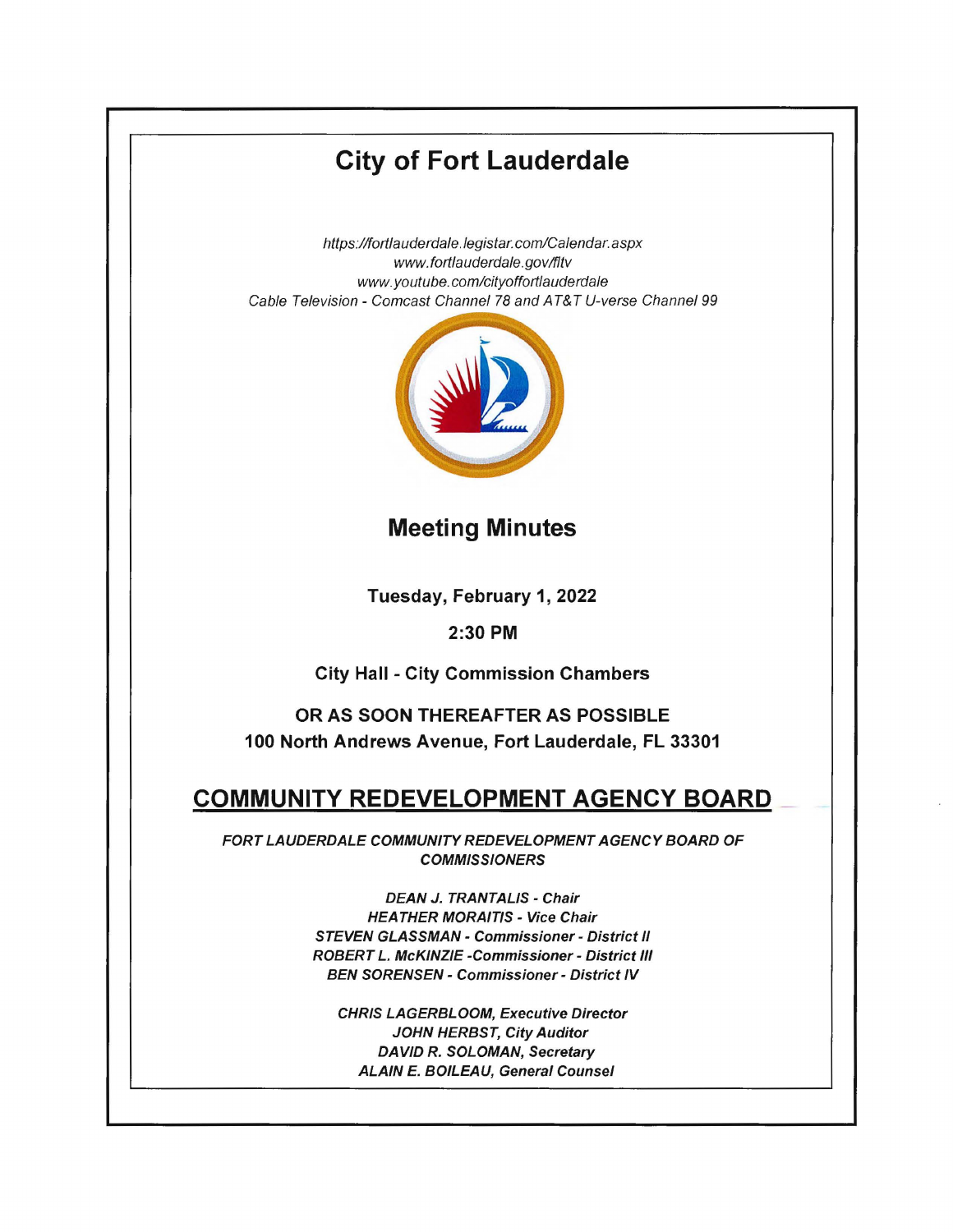## **CALL TO ORDER**

Chair Trantalis called the meeting to order at 4:08 p.m.

#### **ROLL CALL**

**Present** 5 - Commissioner Robert L. McKinzie, Commissioner Ben Sorensen, Vice Chair Heather Moraitis, Commissioner Steven Glassman, and Chair Dean J. Trantalis

# **QUORUM ESTABLISHED**

**Also Present:** Executive Director Chris Lagerbloom, Secretary David R. Soloman, General Counsel Alain E. Boileau and City Auditor John **Herbst** 

### **MOTIONS**

**M-1** 22-0092 Motion Approving Minutes for November 16, 2021 Community Redevelopment Agency Board Meeting and December 7, 2021 Community Redevelopment Agency Board Meeting - (Commission Districts 2 and 3)

> Commissioner McKinzie made a motion to approve this item and was seconded by Commissioner Glassman.

#### **APPROVED**

**Aye:** 5 - Commissioner McKinzie, Commissioner Sorensen, Vice Chair Moraitis, Commissioner Glassman and Chair Trantalis

**M-2** 22-0095 Motion Approving a Services Agreement between the City of Fort Lauderdale and the Fort Lauderdale Community Redevelopment Agency (CRA) - (Commission Districts 2 and 3)

> Commissioner McKinzie made a motion to approve this item and was seconded by Commissioner Sorensen.

#### **APPROVED**

**Aye:** 5 - Commissioner McKinzie, Commissioner Sorensen, Vice Chair Moraitis, Commissioner Glassman and Chair Trantalis